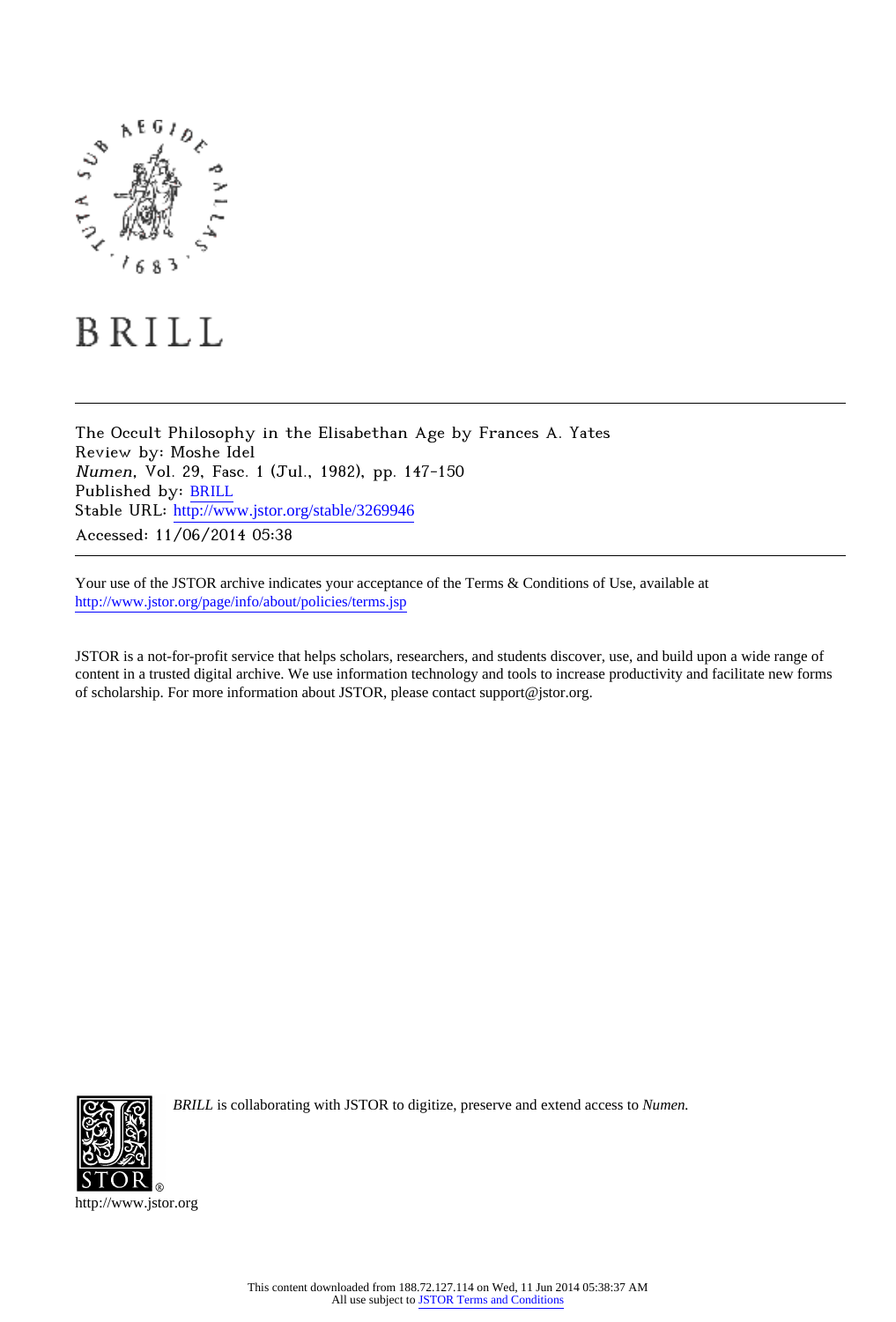wear his deep (though anything but orthodox) faith on his sleeve. The big bad rational historico-philological scholar once confided "I simply can't understand how anyone can doubt the reality of God", and on another occasion he said "I don't know what it was, but the ancient kabbalists knew something we don't know".

Scholem's achievement is thus not merely a matter of professional interest to historians of religion. It was a vital contribution to the selfsearchings and inner struggles of 20th century Jewry in one of its stormiest and most tragic periods. Hence the powerful impact of Scholem's work which confronted post-emancipation Jewish culture with an alternative and absolutely novel "dialectical" view of the nature of Jewish history. Scholem and his researches thus became major factors in the shaping of a new and dialectical self-perception and self-understanding of Judaism.

It is this aspect of Scholem's work and influence which is the subject of Dr Biale's book. And whilst the preceding paragraphs were no "review" of Biale's study, they at least tried to indicate what the book is about. It is a thorough, penetrating and very fine, though not uncontroversial, piece of work, of the utmost interest to anyone concerned with Scholem the Jew, the Zionist and the *engagé* student of Jewish History (as distinct from Scholem the historian of Judaism  $-$  area of concentration: history of Kabbalah and Jewish mysticism).

RJZW

## YATES, FRANCES A., The Occult Philosophy in the Elisabethan  $Age -$  London/Boston, Routledge and Kegan Paul/Henley, 1979, pp. 217.\*

The place where Jewish and Christian theologians usually met during the Middle Ages, was the arena of public religious debate; in the Renaissance it was the private study. This change is highly significant; Judaism was understood by certain humanists to be not only a rival religion, but also, in its innermost essence-i.e. the Kabbalah-an expression of an ancient theology, of which Christianity was the highest and best expression. The interest in the Kabbalah, which coincided with the flowering of Neoplatonism and Hermetism in Florence, was the most important opening of Christianity to Judaism since their separation. 16th century thought, literature and, to a lesser degree, art, were heavily influenced by the amalgam of Kabbalah and late-antiquity Hellenistic thought. The full significance of the contribution of this new vein of thought to the intellectual atmosphere of the Renaissance, began to be appreciated only in our generation, when a new evaluation of the role played by Kabbalah and Hermetism emerged from the works of D. P. Walker and Frances A.

Numen, Vol. XXIX, Fasc. 1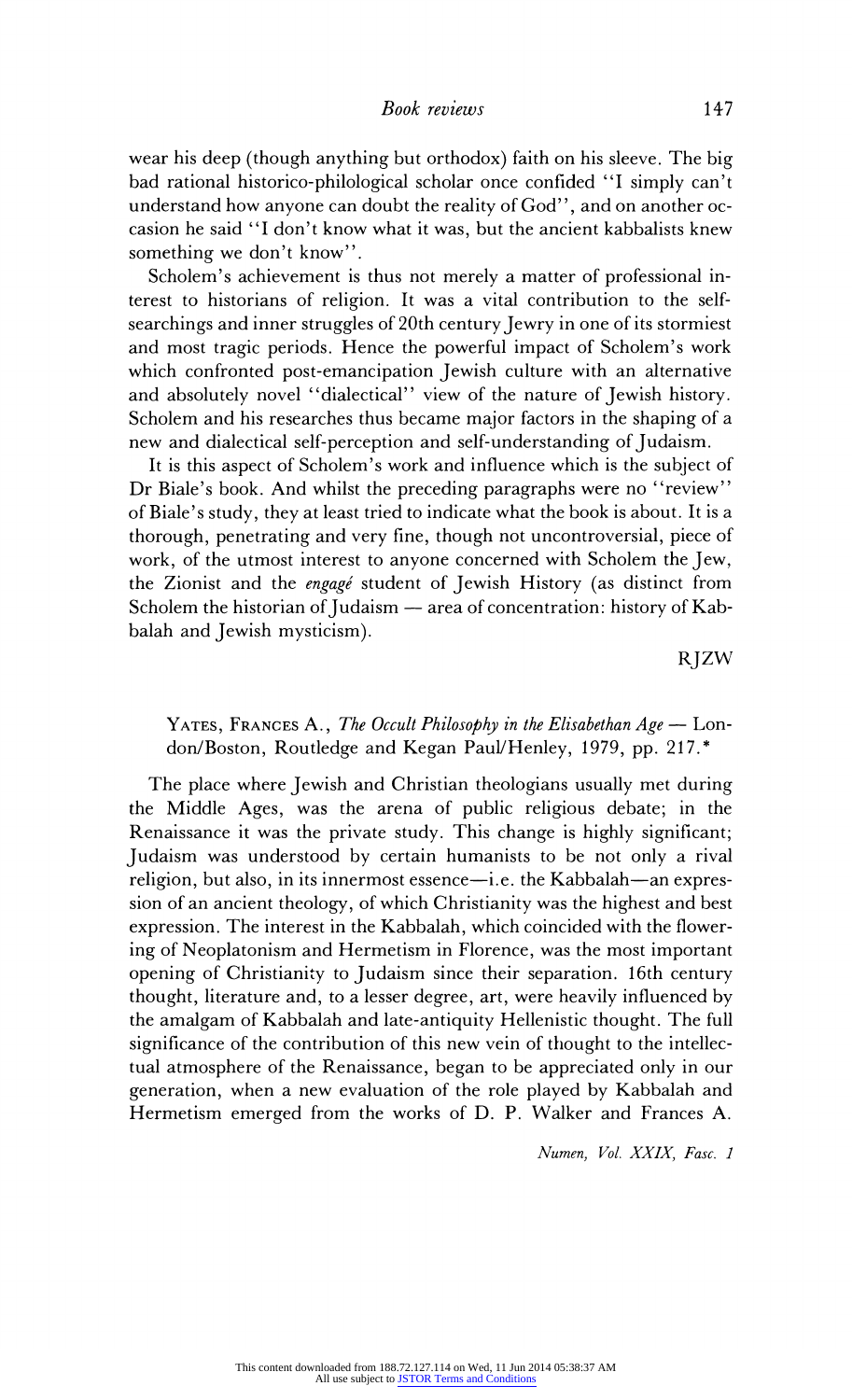## 148 Book reviews

Yates. A new world, in which magic and the occult were central factors, became more and more significant for an understanding of Pico della Mirandola, G. Bruno or T. Campanella in Italy, or J. Reuchlin, G. Agrippa of Nettesheim and A. Diirer in Germany. Dame Yates' book on the Occult Philosophy in the Elisabethan Age is a pioneering attempt to show that this philosophy played an important role also in England.

The book is divided in three main parts: the first one is a resume of her and other scholars' researches on the occult philosophy in Italy and Germany. Though this part serves as an introduction, the author made what seems to me to be a substantial contribution to an understanding of the way concepts found in Agrippa's De Occulta Philosophia changed into pictures painted by A. Dürer; according to Yates, Dürer's *Melancolia I* and  $St$ . *Jerome in his Study* are artistic representations of two of Agrippa's three forms of melancholy, the first picture representing the inspired artistic melancholy and the second one, the inspired intellectual melancholy.

The aim of the second part of the book is to show "that the dominant philosophy of the Elisabethan age was precisely the occult philosophy" (p. 75). Here we find the central thesis of the book: the thought and literature of this age cannot be properly understood without taking into account the influence of the Christian Kabbalah, and especially its magic side, on authors like J. Dee, F. Bacon, E. Spenser and W. Shakespeare, and the reaction against this influence in Marlowe's works. It seems to me that this thesis was, at least partially, already adumbrated in an important study of J. Blau, from which one sentence at least should be quoted here:'

"I maintain that some Knowledge of the Cabala was one factor in the background of a great many educated Englishmen of the later sixteenth and all through the seventeenth century".

But, whereas Blau mainly deals with minor authors who, since the end of the 16th century, overtly mentioned the Kabbalah in their works, Yates analyzes the infiltrations of magic themes in works wherein the Kabbalah was not mentioned at all and which became well-known classics. The main motif in Yates' discussions is the magician as the protagonist of Elisabethan thought; she convincingly shows the importance of this figure, but in my view, the kabbalistic influence is overestimated. Even John Dee, the only author Yates was ready to describe as a "Christian Kabbalist", seems to be influenced only by the magic side of the occult philosophy, whereas the speculative part of this philosophy, including, *inter alia*, specific kabbalistic concepts like the Sefirot, is lacking in Dee's works as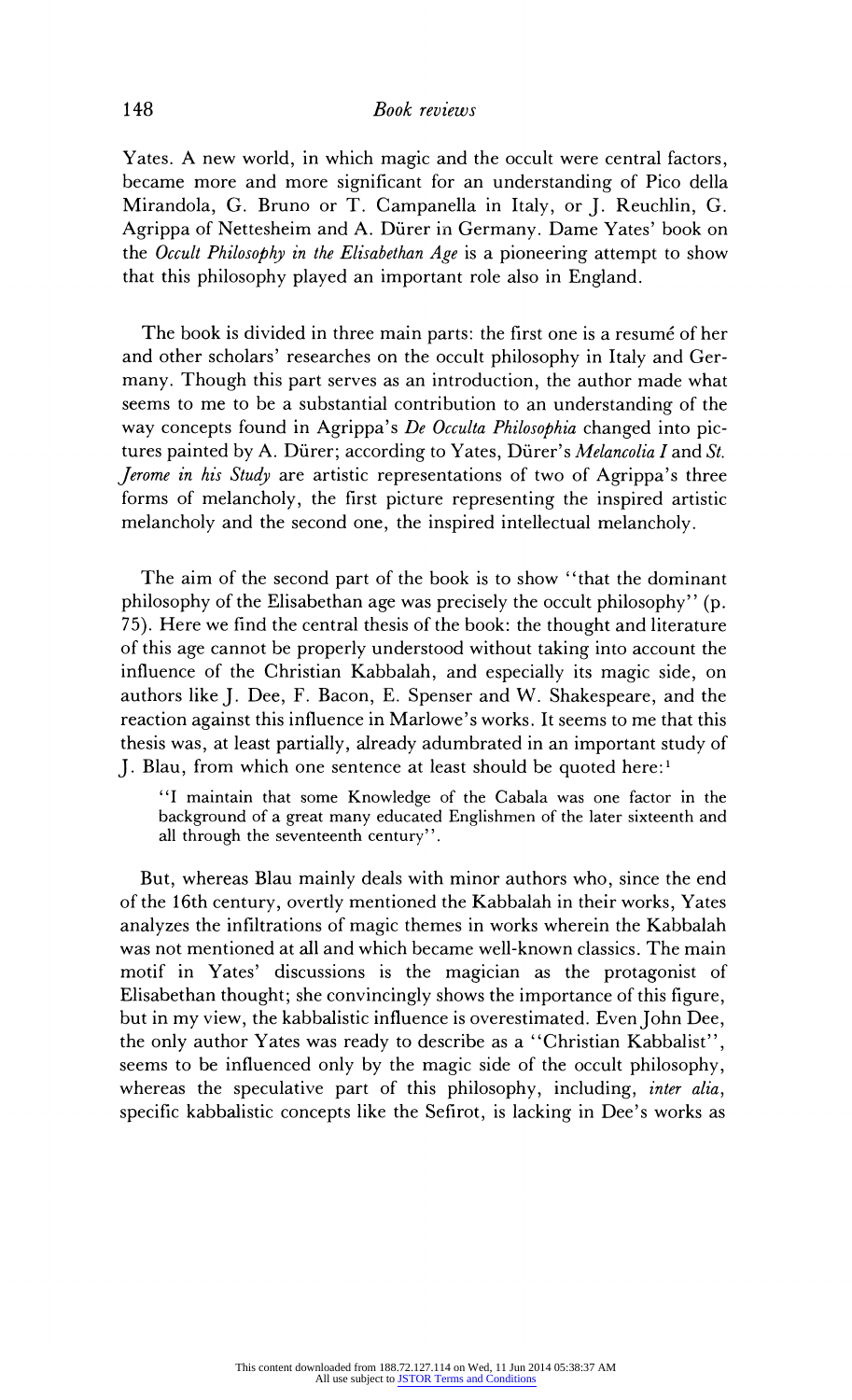discussed by Yates. The same problem occurs in Yates' analysis of Spencer as influenced by Neoplatonic Kabbalah (p. 107, 179);<sup>2</sup> the Neoplatonic and magic elements are obvious, but no specific kabbalistic term can be traced in the Fairie Queene or in her discussions of Shakespeare's Tempest and The Merchant of Venice. The Renaissance magus influenced by the figure and work of Agrippa, and the reverbarations of his concept of melancholy, as well as the universal harmony of F. Giorgio are discussed in masterly fashion, but statements like "the influence of Christian Cabala, and particularly the influence of Giorgi, begin to seem fundamental for the main Jewish-Christian themes of the play [i.e. the Merchant] and its imagery" (p. 131) attribute to the Kabbalah a role much more central than it really played.<sup>3</sup>

The last part of the book deals with the rise of Hebraic themes, specially in the messianic movement as represented by Milton, and its connection with former "kabbalistic" trends as found in Spencer. The continuity of the occult philosophy in English culture: Dee, Spencer, Milton and the Rosicrucians is discussed, and the return of the Jews to England is presented as "the culmination of the gradual movement of a new attitude towards the Jews and their religion" (p. 184). This movement took place, as Yate emphasises (p. 183) "without the presence of Jews being acknowledged in England". This "extraordinary fact" (idem) may be seen in a proper perspective if we remember that in the earlier phases of the Renaissance, the scholars' avidity to study Kabbalah from first-hand sources, did not change their basic attitude to the Jews themselves: no clear Philosemitism flourished from the kabbalistic studies of Pico or Reuchlin.<sup>4</sup> Moreover, their critic, Jean Bodin, who-unlike Reuchlin-was no student of the Kabbalah at all, had a far more favourable attitude to the Jews than e.g. Pico. It seems that personal contacts with Jews, even when they were private teachers, exerted very little influence on the Christian scholars' view of non-kabbalistic Judaism. If so, the interest in Jewish, occasionally kabbalistic, themes, especially among 17th century English authors, despite the lack of Jews in England, is not so surprising as might appear at first sight; the Renaissance scholars in Italy Germany or England were interested in Jewish "secret lore" but not in the fate of its bearers. It is more plausible to assume that the return of the Jews to England was the result of the Puritan Revolution rather than of the cumulative influence of the occult philosophy.

To conclude: Yates' contribution to a better understanding of the importance of the Renaissance background of Elisabethan culture, and especially its magic factor, is impressive, whereas the importance of its